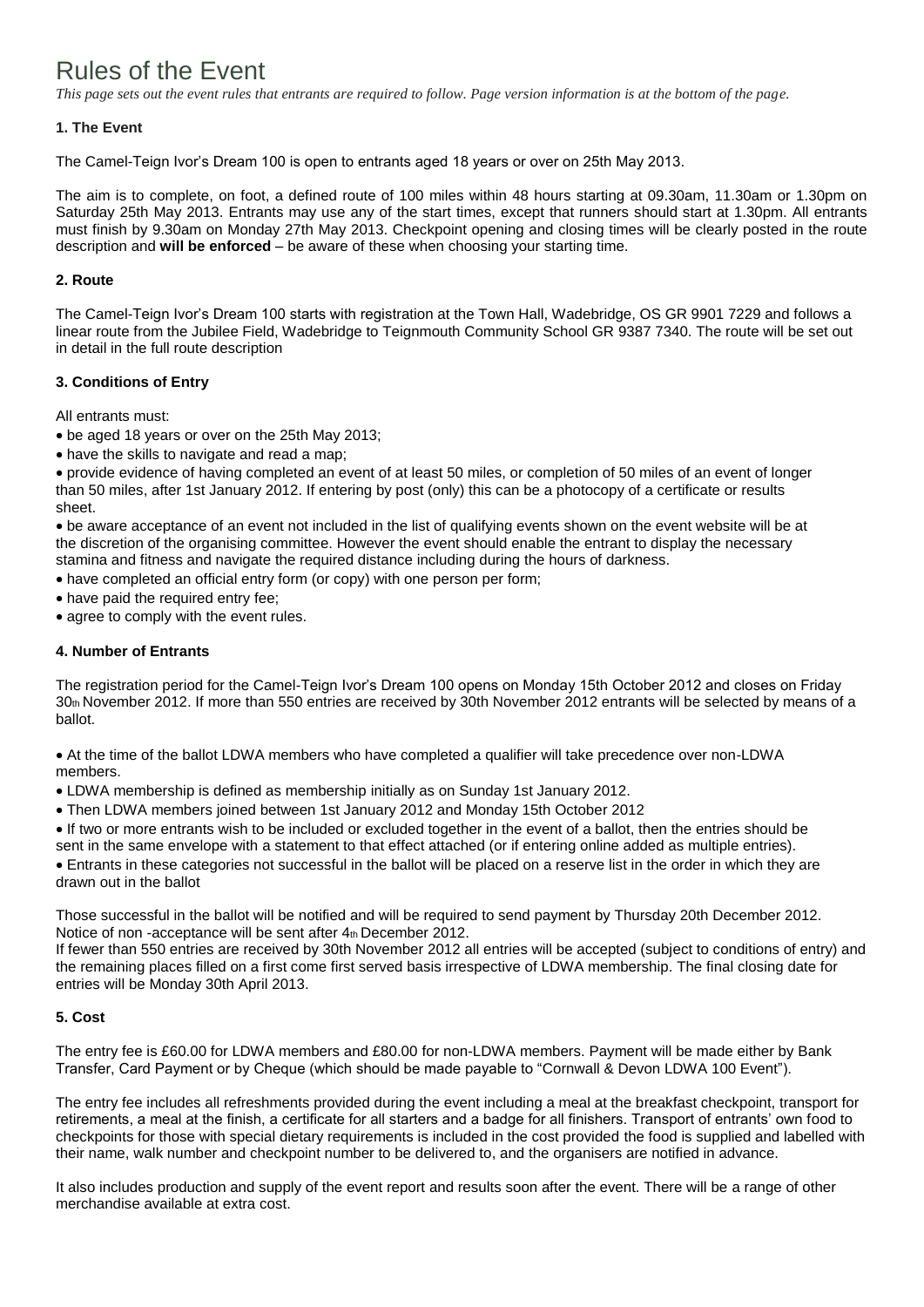The entry fee does not include transport from Teignmouth Community School, Teignmouth to the start at the Town Hall, Wadebridge on Saturday morning. There is a separate fee for this. You must indicate on your entry form whether you require transport or not. Coach seats cannot be guaranteed if not booked on the entry form.

Entries or payment will not be acknowledged unless a stamped self-addressed postcard or sealed envelope marked "*Entry Received"* or "*Payment Received"* is forwarded with the entry. Acknowledgement of entry is not confirmation of a place on the event.

# **6. Baggage**

A baggage service is included. **A single small bag** marked with your walk number should be deposited in the area provided at either the Town Hall, Wadebridge or Teignmouth Community School, and will be transported to the breakfast stop at Kelly College Prep School, Tavistock. It will then be taken to Teignmouth Community School for collection at the finish. You undertake not to leave cash or valuables (e.g. mobiles/GPS) in it.

Please keep the size and weight of your bags within a **maximum permitted size 22" x 18"x 10" and maximum weight 13lbs.**

**Your bags will be weighed and measured and bags exceeding this size or weight will not be transported.** No plastic sacks or bin liners will be accepted, nor items other than those wholly contained within the bag. This includes walking poles.

Entrants who stay on the Friday night at or near Teignmouth will leave both their breakfast and end baggage in the rooms indicated at the Community School before getting on the coach.

Entrants who stay on the Friday night at or near Wadebridge may also leave an end bag at the start that will be transported to the finish at Teignmouth

All bags must be collected by 11.00am on Monday 27th May 2013.

## **7. Required Kit**

During the event all entrants must carry the following essential kit at all times:

- Route Description.
- Maps as specified below.
- A full set of waterproofs.
- Sweater/fleece.
- Trousers to be carried if shorts are worn.
- Compass and whistle.
- A working torch with spare batteries and bulb if not an LED device.
- Adequate survival bag or a space blanket.
- First Aid kit, which at a minimum must include plasters, adhesive dressing, antiseptic wipes, fixation tape and low adherent dressing.
- **A cup or mug** (none will be provided on route)
- Emergency food and drink.
- Suitable footwear in good condition to be worn.
- Reflective clothing or reflective markers on rucksacks/backpacks. These must be visible when walking at night.
- Money/Debit/Credit card or mobile phone for emergency use. (including 20p coins for Public Toilets)

#### **The following maps must be carried. Either**

- OS 1:25,000 Explorer 109, 108, OL28, 110 **or**
- OS 1:50,000 Landranger 200, 201, 191, 192, **or**
- The recommended special Camel-Teign Ivor's Dream 100 map: as specified on entry form further details to follow **or** Computer-generated versions of these maps printed in colour at a scale of not less than 1:50,000, waterproof and covering at least 1 mile either side of the route will be acceptable **or**

Maps in electronic format will also be allowed provided durability and adequate power supply can be demonstrated if requested by a marshal.

*If at any kit-check en route an entrant is found to be without any of the required items they may be disqualified.*

## **8. Conduct of the Event**

Throughout the event each entrant must:

Follow the route description provided including any late changes notified at the start or en route by marshals, and get their time recorded and tally punched at each checkpoint, including any self-clip;

Pass through checkpoints in order. In the event that they deviate from the route they must get back on route by the shortest practical means without trespassing on private property. (Deliberate deviation from the route to gain advantage **will** result in disqualification.);

Complete the event exclusively on foot unless for safety reasons on a marshal's instructions;